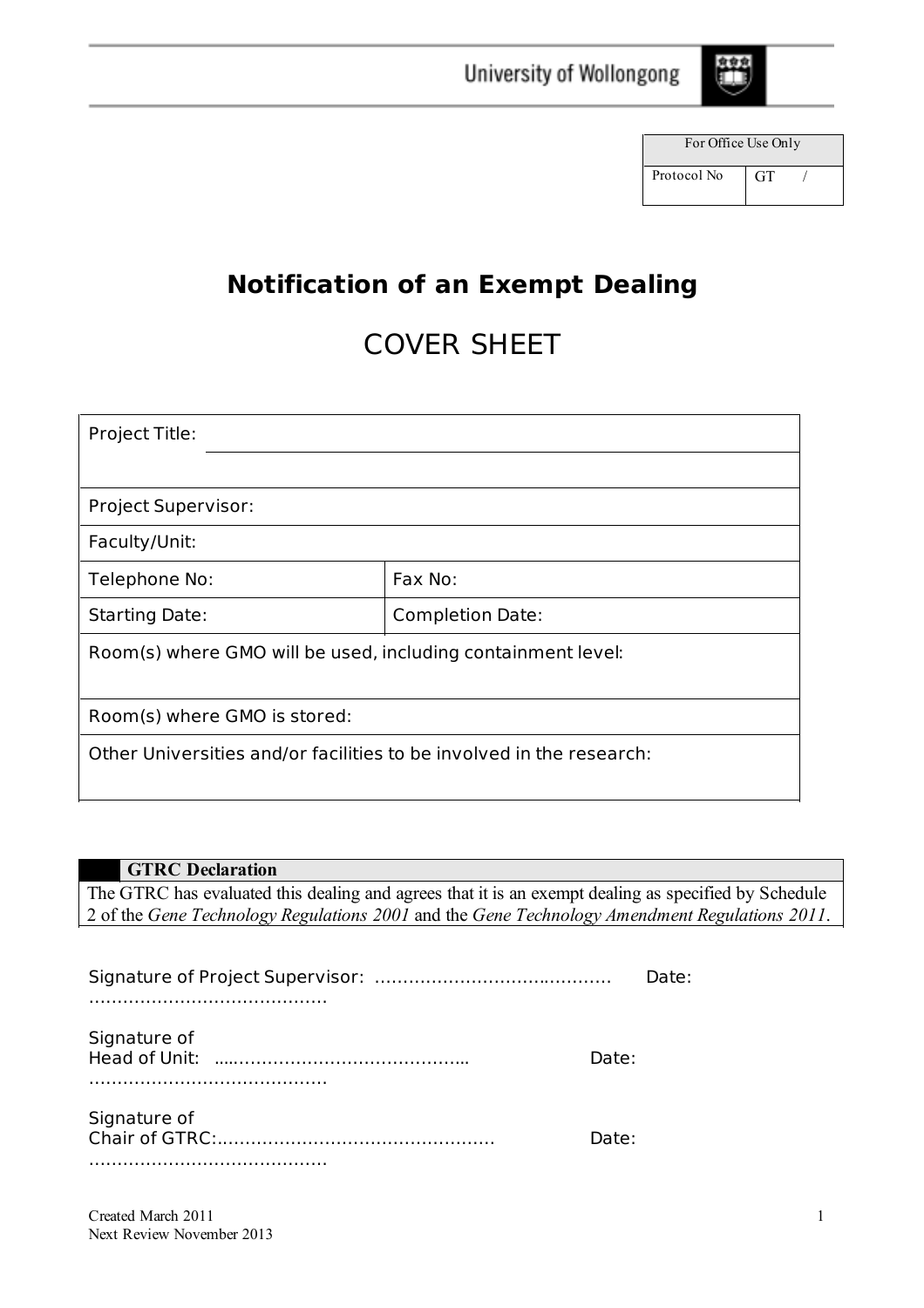## **LIST OF RESEARCHERS INVOLVED IN THE PROJECT**

Please list the names of all staff and students who will be participating in the project, and give details of their training. All persons who will be working in a laboratory certified to use or create a GMO must complete and satisfactorily pass the GMO Quiz on eLearning. The person must also be provided with a local induction to the laboratory and be listed as an authorised user for the laboratory. If researchers have not completed the GMO Quiz, please provide contact details (name, student/staff number, unit, supervisor and email address) to the secretary of the GTRCMs [Penny](mailto:pennyp@uow.edu.au) Potter, and one of the following: Ms Ellen [Manning](mailto:emanning@uow.edu.au) (for Chemistry); [A/Professor](mailto:mranson@uow.edu.au) Marie Ranson (for Biological Sciences) or Ms Linda [Deitch](mailto:linda_deitch@uow.edu.au) (for IHMRI).

It is highly recommended that researchers complete a biosafety training course, as well as an induction.

|                           | <b>Name</b> | <b>Position</b> | Completed |
|---------------------------|-------------|-----------------|-----------|
|                           |             |                 | GMO       |
|                           |             |                 | Quiz?     |
|                           |             |                 |           |
|                           |             |                 |           |
| Principal                 |             |                 |           |
| Investigator              |             |                 |           |
| (Project                  |             |                 |           |
| Supervisor)               |             |                 |           |
|                           |             |                 |           |
|                           |             |                 |           |
| Co-Investigator(s)        |             |                 |           |
|                           |             |                 |           |
|                           |             |                 |           |
|                           |             |                 |           |
|                           |             |                 |           |
|                           |             |                 |           |
|                           |             |                 |           |
|                           |             |                 |           |
| <b>Other Participants</b> |             |                 |           |
|                           |             |                 |           |
|                           |             |                 |           |
|                           |             |                 |           |
|                           |             |                 |           |
|                           |             |                 |           |
|                           |             |                 |           |
|                           |             |                 |           |
|                           |             |                 |           |
|                           |             |                 |           |
|                           |             |                 |           |
|                           |             |                 |           |
|                           |             |                 |           |
|                           |             |                 |           |
|                           |             |                 |           |
|                           |             |                 |           |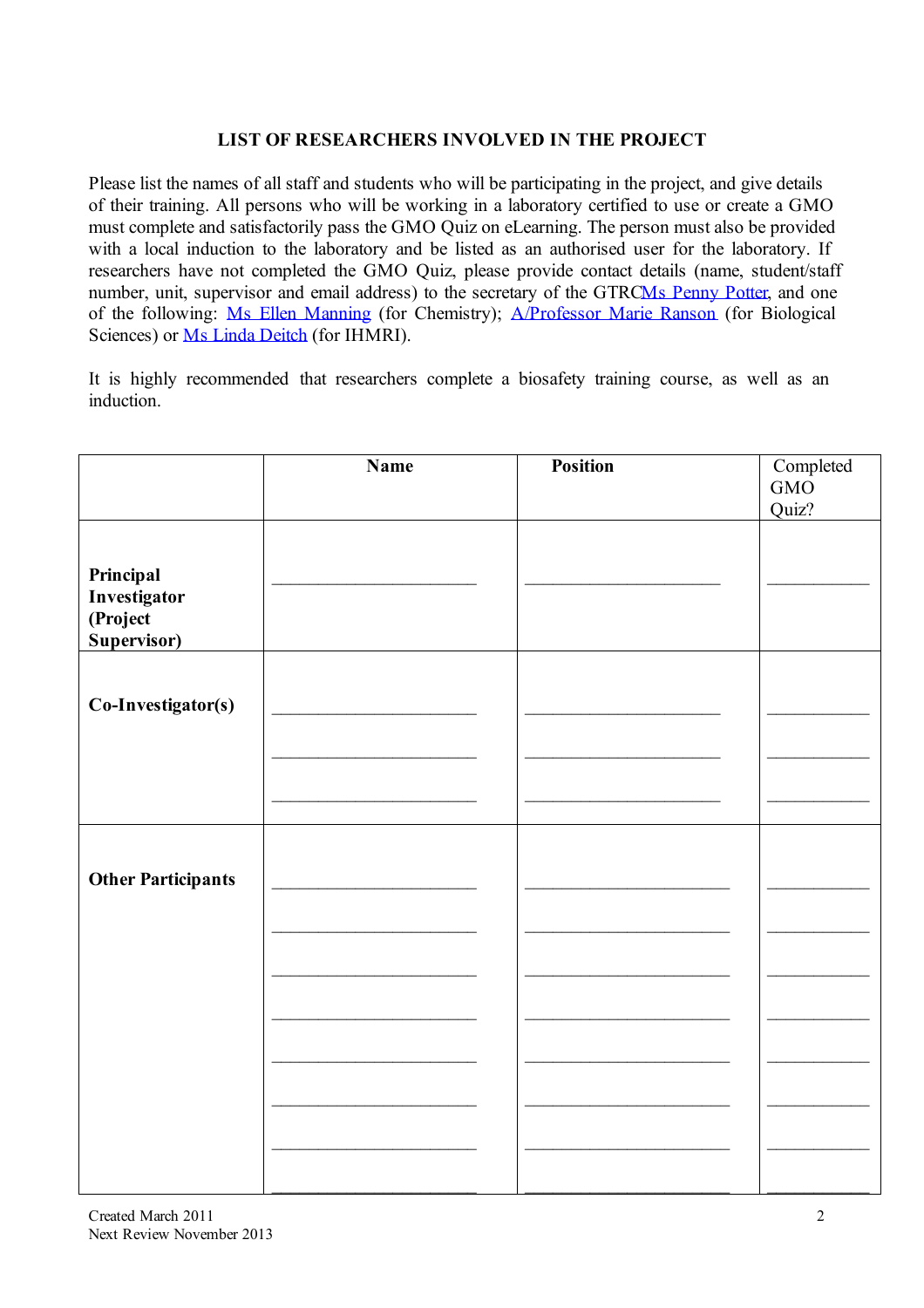### **Gene Technology Review Committee**

**1 Project Summary - briefly describe the project, including the aims of the proposed dealing, method of producing GMOs and their use (this should be written in plain English).**

#### **2 Exemption Category – circle the item that applies**

### **Part 1 Exempt dealings**

#### **Item Description of dealing**

- 2 A dealing with a genetically modified *Caenorhabditis elegans*, unless:
	- (a) an *advantage* is conferred on the animal by the genetic modification; or
	- (b) as a result of the genetic modification, the animal is capable of secreting or producing an infectious agent.
- 3 A dealing with an animal into which genetically modified somatic cells have been introduced, if:
	- (a) the somatic cells are not capable of giving rise to infectious agents as a result of the genetic modification; and
	- (b) the animal is not infected with a virus that is capable of recombining with the genetically modified nucleic acid in the somatic cells.
- 3A A dealing with an animal whose somatic cells have been genetically modified *in vivo* by a replication defective viral vector, if:
	- (a) the *in vivo* modification occurred as part of a previous dealing; and
	- (b) the replication defective viral vector is no longer in the animal; and
	- (c) no germ line cells have been genetically modified; and
	- (d) the somatic cells cannot give rise to infectious agents as a result of the genetic modification; and
	- (e) the animal is not infected with a virus that can recombine with the genetically modified nucleic acid in the somatic cells of the animal.
- 4 (1) Subject to subitem (2), a dealing invo lving a host/vector system mentioned in Part 2 of this Schedule and producing no more than 25 litres of GMO culture in each vessel containing the resultant culture.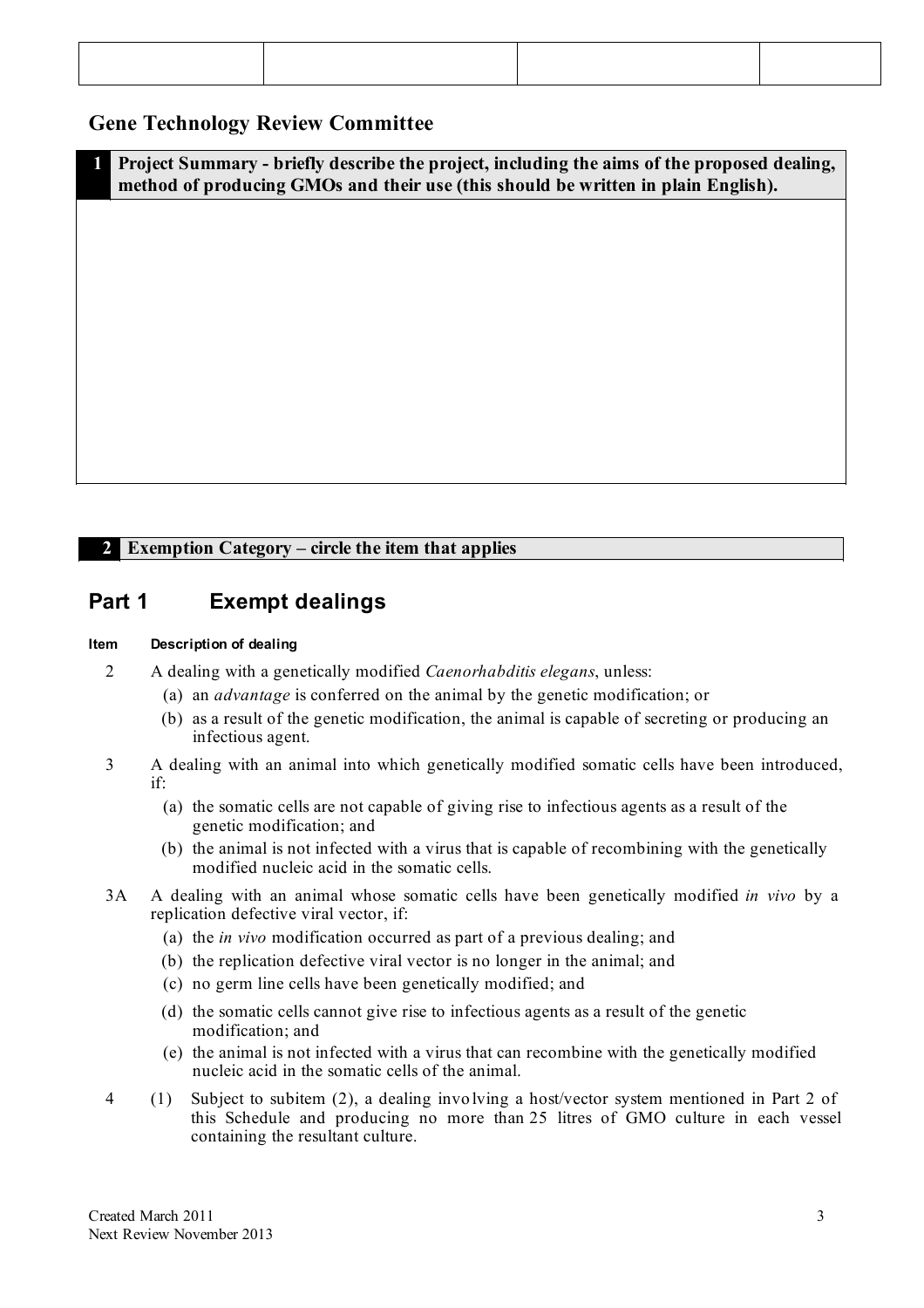- (2) The donor nucleic acid:
- (a) must meet either of the following requirements:
	- (i) it must not be derived from organisms implicated in, or with a history of causing, disease in otherwise healthy:
		- (A) human beings; or
		- (B) animals; or
		- (C) plants; or
		- (D) fungi;
	- (ii) it must be characterised and the information derived from its characterisation show that it is unlikely to increase the capacity of the host or vector to cause harm;

#### *Example*

Donor nucleic acid would not comply with subparagraph (ii) if its characterisation shows that, in relation to the capacity of the host or vector to cause harm, it:

- (a) provides an advantage; or
- (b) adds a potential host species or mode of transmission; or
- (c) increases its virulence, pathogenicity or transmissibility; and
- (b) must not code for a toxin with an  $LD_{50}$  of less than 100  $\mu$ g/kg; and
- (c) must not code for a toxin with an  $LD_{50}$  of 100  $\mu$ g/kg or more, if the intention is to express the toxin at high levels; and
- (d) must not be uncharacterised nucleic acid from a toxin-producing organism; and
- (e) must not include a viral sequence, unless the donor nucleic acid:
	- (i) is missing at least 1 gene essential for viral multiplication that:
		- (A) is not available in the cell into which the nucleic acid is introduced; and
		- (B) will not become available during the dealing; and
	- (ii) cannot restore replication competence to the vector.
- 5 A dealing involving shot-gun cloning, or the preparation of a cDNA library, in a host/vector system mentioned in item 1 of Part 2 of this Schedule, if the donor nucleic acid is not derived from either:
	- (a) a pathogen; or
	- (b) a toxin-producing organism.

#### **3 Circle the host/vector system that will be used**

## **Host/vector systems for exempt dealings**

| <b>Item</b> | <b>Class</b> | Host                                                                                                                                                                                                                                                                                                                         | <b>Vector</b>                                                                                |
|-------------|--------------|------------------------------------------------------------------------------------------------------------------------------------------------------------------------------------------------------------------------------------------------------------------------------------------------------------------------------|----------------------------------------------------------------------------------------------|
|             | Bacteria     | <i>Escherichia coli</i> K12, <i>E. coli</i> B, 1. Non-conjugative plasmids<br>E. coli C or E. coli Nissle 1917 $-2$ . Bacteriophage<br>any derivative that does not<br>contain:<br>generalised transducing<br>(a)<br>phages; or<br>genes able to complement<br>(b)<br>the conjugation defect in a<br>non-conjugative plasmid | lambda<br>(a)<br>lambdoid<br>(b)<br>Fd or F1 (eg M13)<br>(c)<br>3. None (non-vector systems) |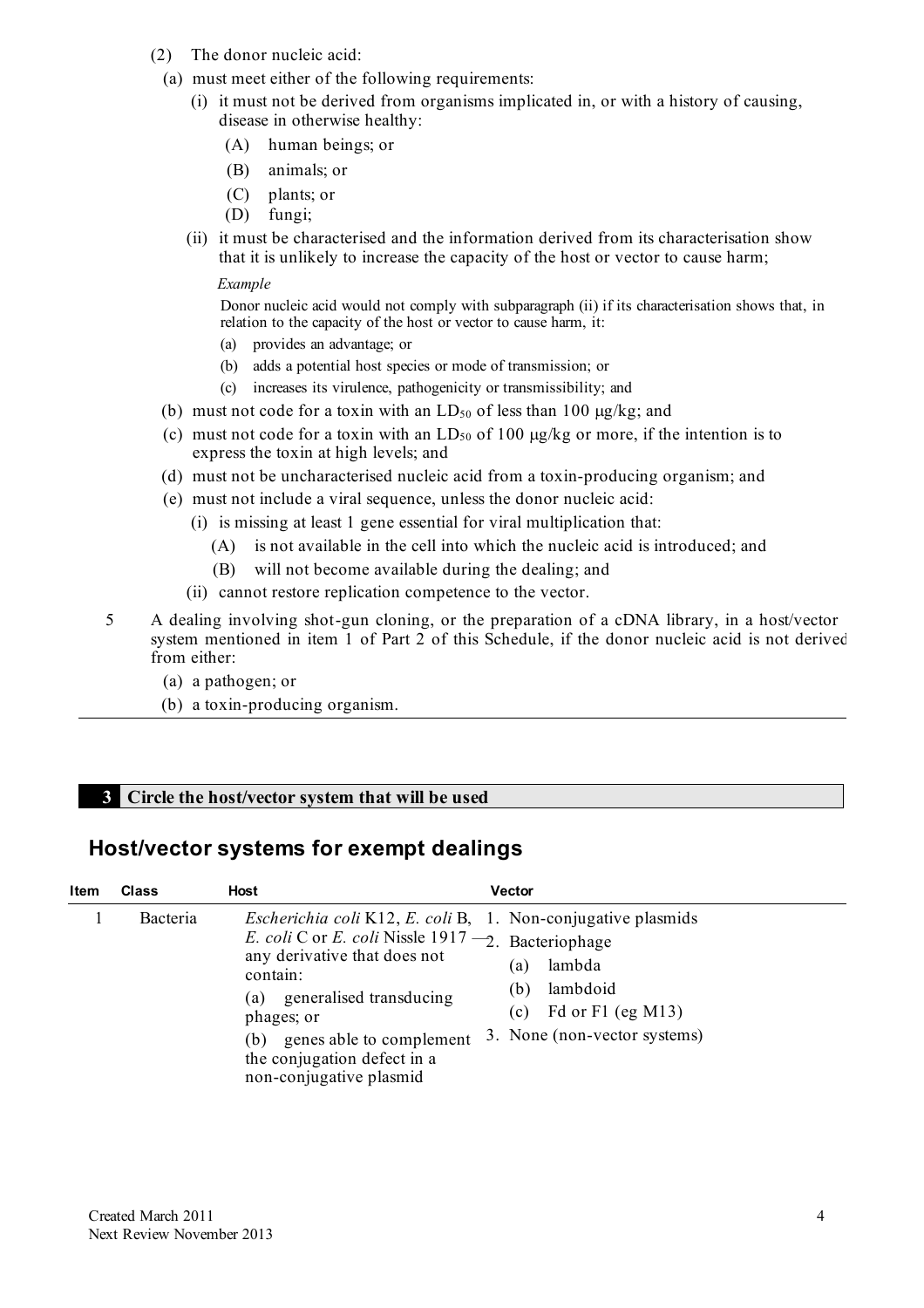*Bacillus* — specified species — 1. Non-conjugative plasmids asporogenic strains with a reversion frequency of less than  $10^{-7}$ :

- (a) *B. amyloliquefaciens*
- (b) *B. licheniformis*
- (c) *B. pumilus*
- (d) *B. subtilis*
- (e) *B. thuringiensis*

*Pseudomonas putida* — strain KT 2440

*Streptomyces* — specified species:

- (a) *S. aureofaciens*
- (b) *S. coelicolor*
- (c) *S. cyaneus*
- (d) *S. griseus*
- (e) *S. lividans*
- (f) S. parvulus
- (g) *S. rimosus*
- (h) *S. venezuelae*

*Agrobacterium radiobacter Agrobacterium rhizogenes* disarmed strains *Agrobacterium tumefaciens* —

disarmed strains

- 
- 2. Plasmids and phages whose host range does not include *B. cereus*, *B. anthracis* or any other pathogenic strain of *Bacillus*
- 3. None (non-vector systems)
- 1. Non-conjugative plasmids including certified plasmids: pKT 262, pKT 263, pKT 264
- 2. None (non-vector systems)
- 1. Non-conjugative plasmids
- 2. Certified plasmids: SCP2, SLP1, SLP2, PIJ101 and derivatives
- 3. Actinophage phi C31 and derivatives
- 4. None (non-vector systems)

- 1. Non-tumorigenic disarmed Ti plasmid vectors, or Ri plasmid vectors
- 2. None (non-vector systems)

*Lactobacillus Lactococcus lactis Oenococcus oeni* syn. *Leuconostoc oeni Pediococcus*

*Photobacterium angustum*

*Pseudoalteromonas tunicata*

*Rhizobium* (including the genus *Allorhizobium*)

*Sphingopyxis alaskensis* syn. *Sphingomonas alaskensis Streptococcus thermophilus*

*Synechococcus* — specified strains:

- (a) PCC 7002
- (b) PCC 7942
- (c) WH 8102

*Synechocystis* species *—* strain PCC 6803 *Vibrio cholerae* CVD103-HgR

- 1. Non-conjugative plasmids
- 2. None (non-vector systems)